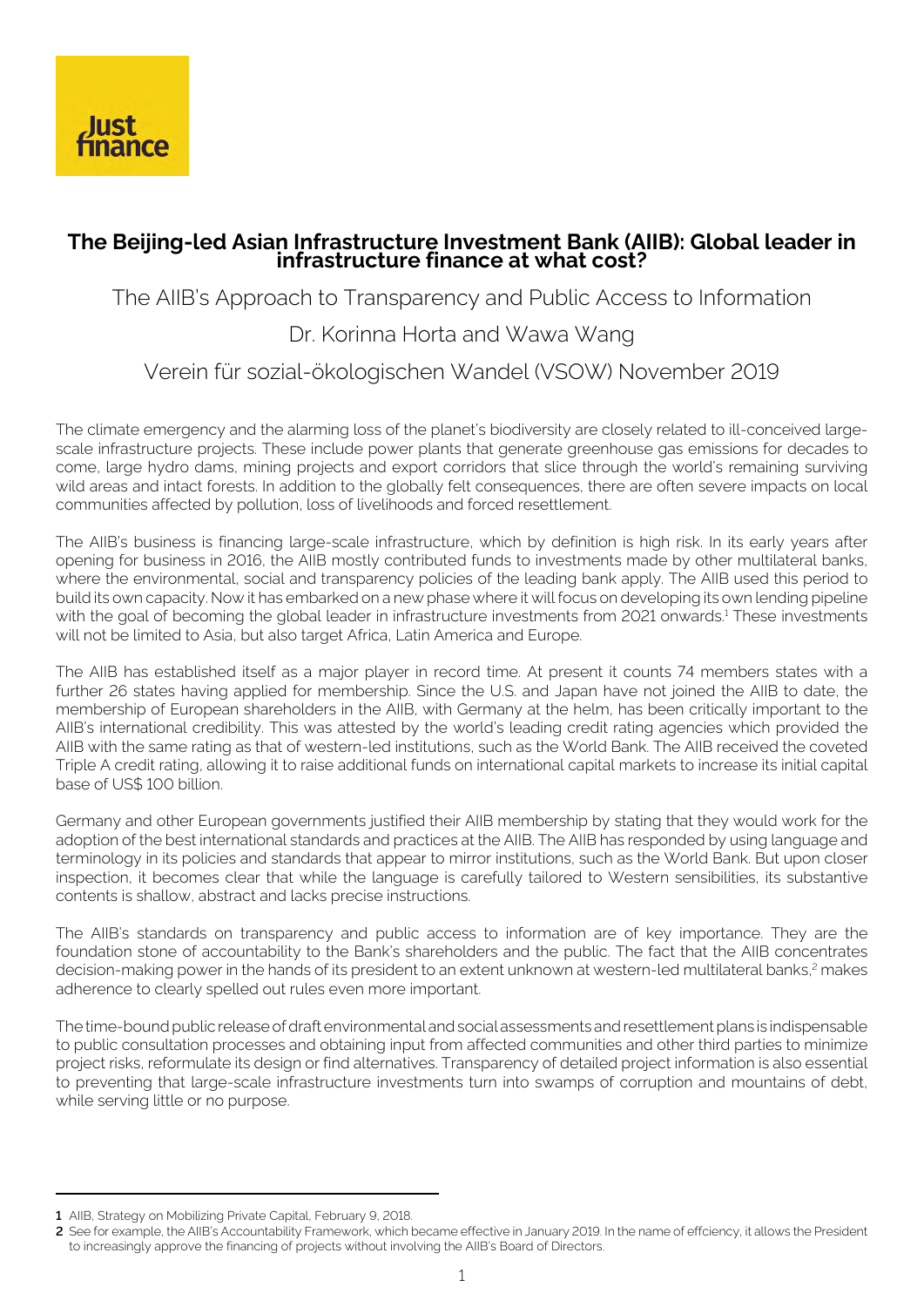

## **Hollow Standards, Vague Policy**

Certain kinds of information such as those related to personnel and business confidentiality are not made public and this is justified and common practice. However, information on the specific location and details about projects, including their direct and indirect environmental and social impacts, do not fall into this category. There can be no justification to keep this type of vital information confidential.

The AIIB's approach to public access to information is scattered in two main policy documents, none of which provides the needed clear-cut rules:

(1) The Environmental & Social Framework (ESF) of 2016 includes two paragraphs related to information disclosure. Paragraphs 57 and 58 of the ESF refer to information disclosure requirements by the client and by the AIIB respectively. While they contain the right vocabulary, they do not include the essential time-bound requirements for the public release of documents, such as environmental and social impact assessments. Instead they call for the "timely" release of documents. In the case of sovereign-backed loans this ought to occur prior to appraisal, while loans to the private sectors should do so as early as possible during appraisal.<sup>3</sup>

However, in February 2019, a technical amendment to these paragraphs, which was decided on behind closed doors, further weakened their already vague provisions.<sup>4</sup> The amendment now instructs the client to make information public **"as soon as it becomes available."** This is a further downgrade from the previous provision of publishing information **prior to appraisal** (public sector loans) or **as early as possible during appraisal** (private sector loans).

Furthermore, the technical amendment allows Bank management to postpone disclosure to an undefined future date in situations such as commercial sensitivity or where the financial worth or assets of a corporate entity could be affected.

But how can commercial or corporate interest outweigh the public interest in the release of information on environmental and social impacts that can cause irreversible harm locally and contribute to global emergencies? Bank Management has a self-interest in making loans. It cannot be left to its arbitrary decision-making to determine whether and when information is made public.

Already prior to the introduction of the technical amendment to the ESF, some European shareholder governments had considered the existing two paragraphs on information disclosure as too vague. In meetings with civil society they expressed their conviction that the final version of a new AIIB Policy on Public Information (PPI), which was then being developed, would fill the gaps and provide clear rules on time-bound requirements for information disclosure. This was reinstated by a letter from the German Ministry of Finance to the German parliament in 2017, which stated the German position would require the PPI to include clearly spelled out time frames for the public release of project information in order to make active stakeholder participation possible.<sup>5</sup>

(2) The Policy on Public Information (PPI), which adopted in September 2018, does nothing of the sort. It again contains all the right buzzwords and emphasizes its intention to provide a maximum of disclosure and transparency. But the PPI is a "principles-based" as opposed to a "list-based" policy. This means that it is focused on overarching principles and on listing exceptions of where the principles do not apply. It does not include a list of specific documents to be disclosed and the timing of the disclosure.

The AIIB stated that the PPI did not address the question of the release of information related to environmental and social impacts because this subject was already dealt with in the Environmental and Social Framework (ESF). But as described above, the ESF fails to do so in a meaningful way.

**<sup>3</sup>** AIIB, Environmental and Social Framework, Paragraphs 57 and 58,February 2016.

**<sup>4</sup>** [https://www.aiib.org/en/policies-strategies/\\_download/environment-framework/Final-ESF-Mar-14-2019-Final-P.pdf](https://www.aiib.org/en/policies-strategies/_download/environment-framework/Final-ESF-Mar-14-2019-Fi)

**<sup>5</sup>** German Federal Ministry of Finance, Letter addressed to the Chairman of the FInance Committee of the German Bundestag, 24. January 2017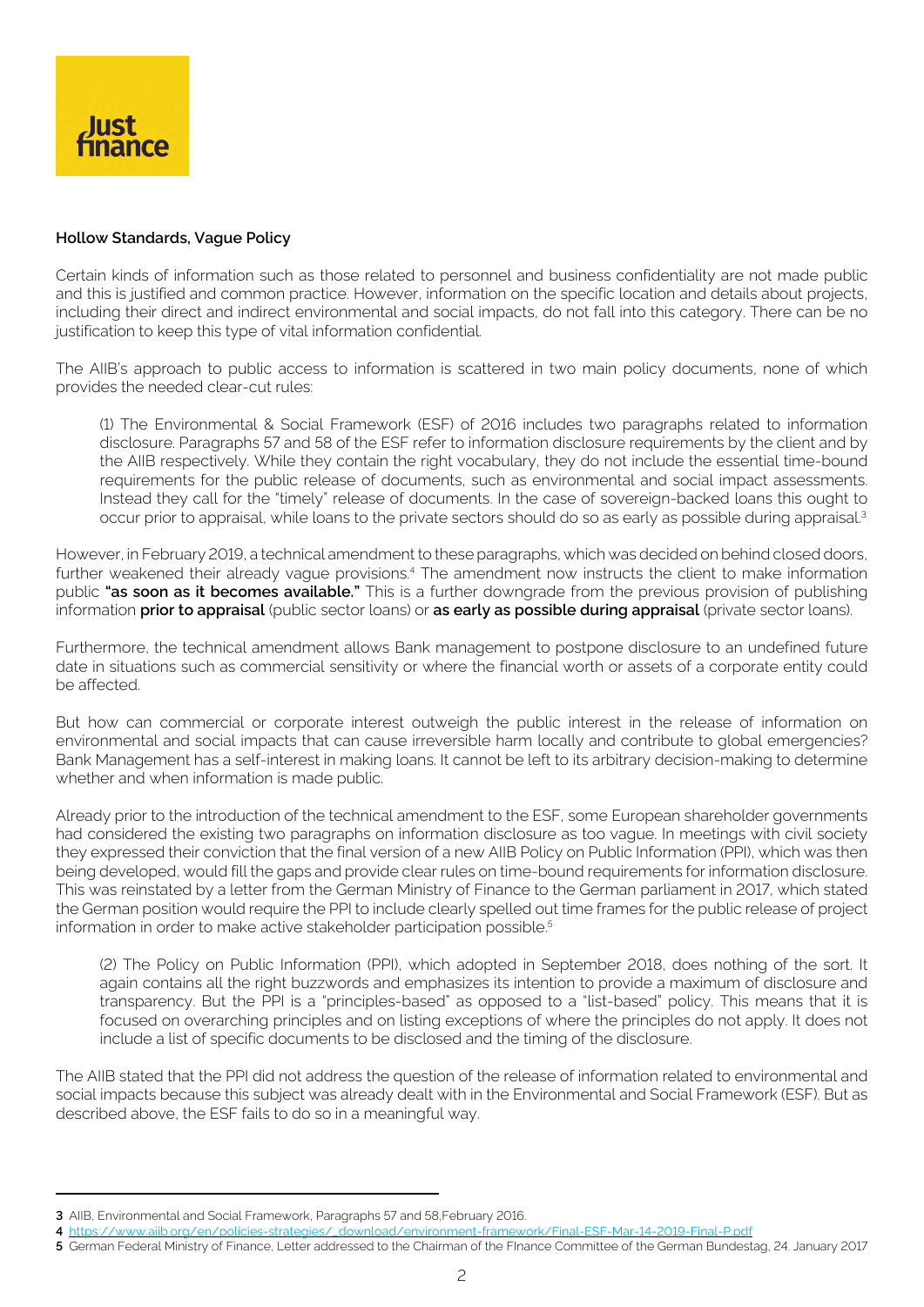

#### **Buzzwords versus Substance**

While the principles listed in the PPI are welcome, they are insufficient. The application of the principles also will be limited. It is already the practice that documents, whose public release would be in the interest of an informed dialogue between all stakeholders, are kept confidential. These include the pipeline of proposed projects, quarterly monitoring reports for private sector projects, early learning assessments, and very importantly, when the proposed projects would be coming up for Board discussion or decision. Unlike the practice of the other multilateral financial institutions of which European countries are shareholders, the AIIB has to date refused to disclose an indicative Board agenda prior to the Board meeting, thus keeping projects scheduled for discussion or approval a secret, away from the public eyes.

The right wording and buzzwords on transparency are also found in other documents, including the *Directive on Public Information* issued by the AIIB president and the quarterly *AIIB Reports on the Policy of Public Information.* They appear to be tailored to the sensitivities of Western shareholders. But this should not obfuscate the fundamental fact that the AIIB has refused to adopt time-bound rules for the public disclosure of vital information. In the absence of such rules, public input and scrutiny of large-scale investments that can transform entire regions and countries will be difficult, if not impossible.

To date, we know of at least two projects which the AIIB approved citing the exception to disclosure requirements under the PPI. Even after approval, the names and the nature of the projects are not publicly known.<sup>6</sup>

## **Additional loopholes**

In addition to the ESF and the PPI, on the heels of AIIB's annual meeting in Luxembourg in July 2019, the Bank disclosed the **Directive on Sovereign-backed and Non-Sovereign-Backed Financing**. The AIIB President approves directives without involvement of the Board. This Directive includes a section on information disclosure, which further confirms the weakness of AIIB transparency requirements. It calls for the preparation of *Project Summary Information Documents (PSI),* but the level of detail in these documents on critical environmental and social aspects is left unclear. In the case of private sector projects, a PSI will only be disclosed after the Final Review by the AIIB has taken place, that is at a point in time when financing is well on its way to being approved. But the Directive also allows delaying the disclosure of the PSI to some unspecified point in time in cases the AIIB deems it to be commercially sensitive or given certain legal or regulatory situations. In such cases the public will have no indication whatsoever that a project is being considered for financing.

When it comes to the disclosure of full Project Documents, the Directive only refers to sovereign-backed loans. In the case of loans to governments (sovereign-backed), the full project document is only disclosed following approval of the financing, when public input has become largely irrelevant and possible changes to the design of the project will hardly be feasible There is no specification on the disclosure of the full project documents in the case of private sector (non-sovereign) loans.

An example of the lack of the AIIB's responsiveness to requests for information is the free-standing AIIB project loan of \$ 250 million to Beijing Gas, a private company, in 2017. The project's goal is to improve air quality in Beijing by replacing coal with natural gas in surrounding villages, affecting more than 200,000 mainly poor households. The documentation omits crucial information, notably the list and location of the 510 affected villages. Given the project's location on the doorsteps of AIIB headquarters, this information should have been easily available. But when European shareholders requested this information, the AIIB declined the request with the argument that as a private company Beijing Gas was not required to release detailed project information.